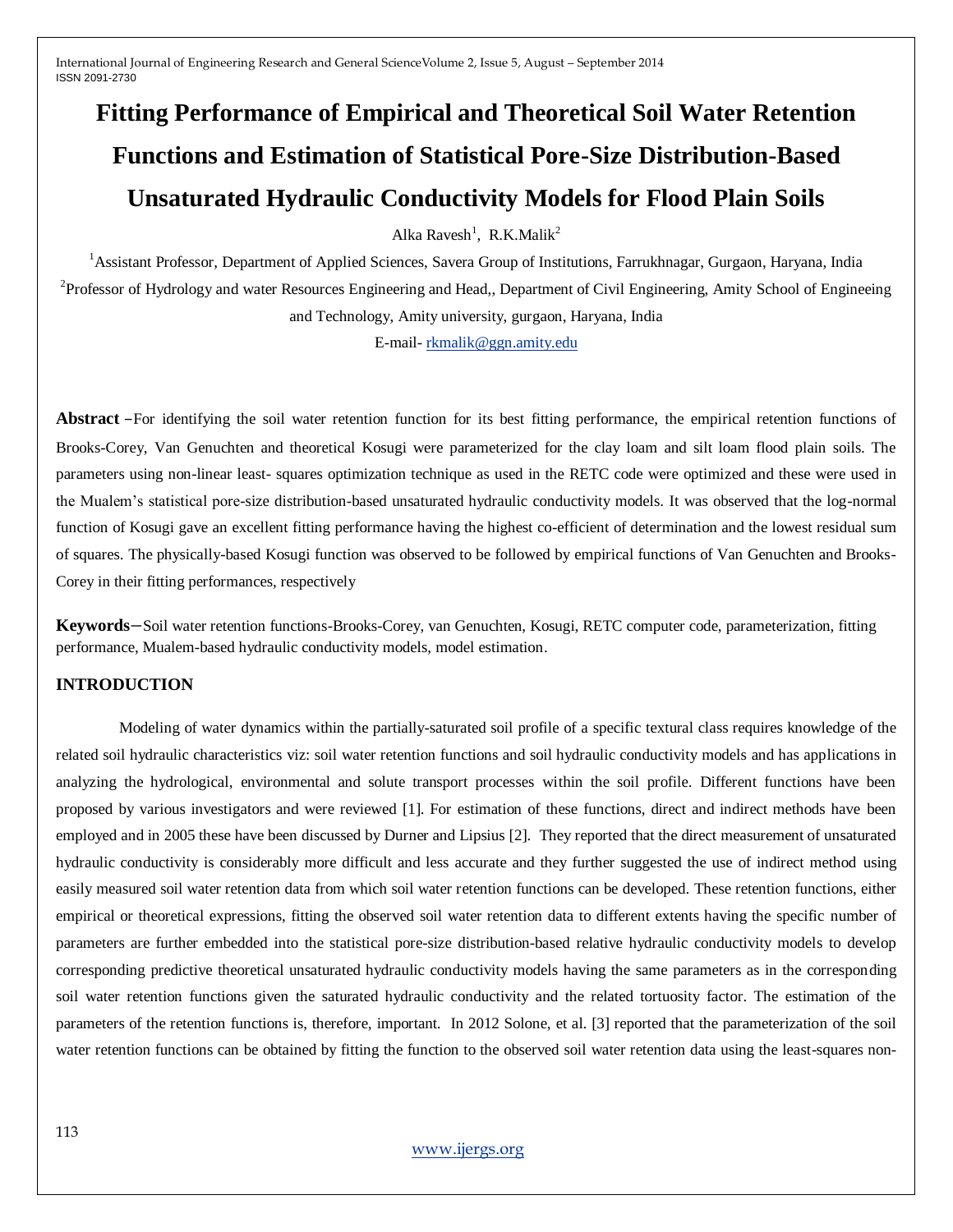linear fitting algorithms or employing the inverse methods in which the function parameters are iteratively changed so that a given selected function approximates the observed response or using the pedotransfer functions which are regression equations.

Scarce information is available about the parameterization of these functions and the extent of fitting performance of various empirical and theoretical soil water retention functions and subsequently based on these parameters the hydraulic conductivity models for the flood plain soils which constitute mainly the clay loam and silt loam soils need to be estimated. So, in this study, the parameterization of empirical and theoretical soil water retention functions fitting the observed data of these soils has been made to identify suitable functions and further to estimate the unsaturated hydraulic conductivity models based on the estimated parameters for identifying the appropriate models of unsaturated hydraulic conductivity for further use in the modeling of soil water dynamics.

# **Materials and Methods**

#### *Soil water retention data*

The average soil water retention data [4] for the soil water suction heads of 100, 300, 1000, 2000 , 3000 , 5000 , 10000 and 15000 cm of different soil samples from the soil profiles (depth 150 cm) of silt loam (percentage of sand, silt and clay: 58.6, 21.9, 14.6, respectively) and clay loam (percentage of sand, silt and clay ranging from 38.3 to 37.4, 20.5 to 24.3 and 34.2 to 37.6, respectively) soils of the flood plains of a seasonal river Ghaggar flowing through a part of Rajasthan was utilized for estimating the parameters of the soil water retention functions described below.

#### *Soil water retention functions*

The empirical soil water retention functions proposed by van Genuchten in 1980 [5] with independent m and n of each other and fixed  $(m = 1-1/n)$  shape parameters, by Brooks-Corey in 1964 [6] and the statistical pore-size distribution-based soil water retention function by Kosugi in 1996 [7] were used for parameterization. The van Genuchten proposed the sigmoidal- shaped continuous (smooth) five-parametric power-law function as:

$$
\theta(h) = \theta_r + (\theta_s - \theta_r)[1 + (\alpha_{VG} h)^n]^{-m}(1)
$$

Where  $\theta$  is the soil water content at the soil water suction head h and  $\theta_s$  and  $\theta_r$  are the residual and saturated soil water contents, respectively. The parameter  $\alpha_{VG}$  is an empirical constant [L<sup>-1</sup>]. In this function the five unknown parameters are  $\theta_r$ ,  $\theta_s$ ,  $\alpha_{VG}$ , n and m when the shape parameters n and m are independent of each other and when n and m are fixed then these unknown parameters reduced to four. The dimensionless parameters n and m are the parameters related to the pore-size distribution affecting the shape of the function. However, Durner reported that the constraint of fixed condition eliminated some of the flexibility of the function [8].

Brooks –Corey proposed the following empirical four-parametric power-law soil water retention function as:

$$
\theta(h) = \theta_r + (\theta_s - \theta_r)(\alpha_{BC} h)^{-\lambda_{BC}}(2)
$$

Where  $\alpha_{BC}$  is an empirical parameter [L<sup>-1</sup>] which represents the desaturation rate of the soil water and is related to the poresize distribution and whose inverse is regarded as the reciprocal of the height of the capillary fringe. The parameter  $\lambda_{BC}$  is the pore-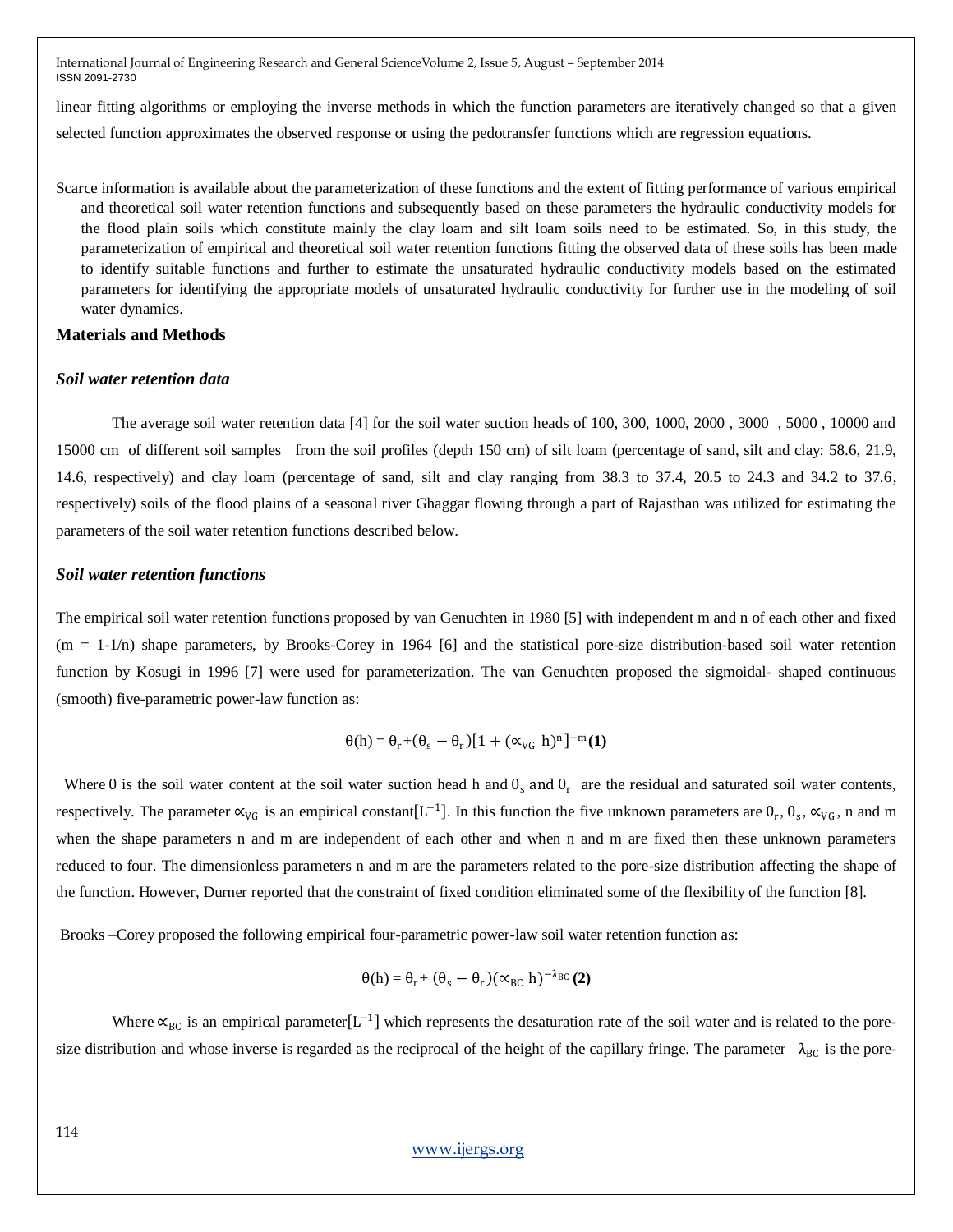size distribution index affecting the slope of this function and characterizes the width of the pore-size distribution. In this function, the four unknown parameters are $\theta_r$ ,  $\theta_s$ ,  $\alpha_{BC}$  and  $\lambda_{BC}$ .

In 1994, Kosugi [9] assumed that the soil pore-size is a log-normal random variable and based on this hypothesis he derived physically-based three-parameter model for the soil water retention function; the three parameters being the mean, variance of the pore-size distribution and the maximum pore radius. In the limiting case, where the maximum pore radius becomes infinite, the threeparameter model simplifies to two-parameter model and based on this simplification Kosugi in 1996 improved the function by developing a physically-based (theoretical) two-parameter log-normal analytical model based on the log-normal distribution density function of the pore radius for the soil water retention as:

$$
\theta \left( h \right) = \theta_{r} + \left( \theta_{s} - \theta_{r} \right) \frac{1}{2} \operatorname{erfc} \left[ \frac{\ln \left( h \right) - \ln \left( h_{m} \right)}{\sqrt{2} \sigma} \right] \tag{3}
$$

Where the parameters ln (h<sub>m</sub>) and  $\sigma$  denote the mean and standard deviation of ln (h), respectively. The function erfc denotes the complementary error function [10].

#### *Parameter estimation of soil water retention functions*

For estimation of unknown parameters of these functions, RETC (RETention Curve) computer code [11] was used by utilizing the soil water retention data only. These unknown parameters were represented by a vector **b** consisting of toθ<sub>r</sub>, θ<sub>s</sub>, ∝<sub>VG,</sub> n, m for independent shape parameters and  $\theta_r$ ,  $\theta_s$ ,  $\alpha_{VG}$ , n for fixed shape parameters for van Genuchten function and for Brooks-Corey function the vector **b** represented unknown parameters  $\theta_r$ ,  $\theta_s$ ,  $\alpha_{BC}$ ,  $\lambda_{BC}$ . For Kosugi function, the vector **b** represented the unknown parameters  $\theta_r$ ,  $\theta_s$ ,  $h_m$ ,  $\sigma$ . These parameters were optimized iteratively by minimizing the residual sum of squares (RSS) of the observed and fitted soil water retention data θ(h) and the RSS was taken as the objective function O (**b**) which was minimized by means of a weighted non-linear least-squares optimization approach based on the Marquardt-Levenberg"s maximum neighborhood method [12] as:

$$
O(\mathbf{b}) = \sum_{i=1}^{N} \left[ w_i \{ \theta_i - \hat{\theta}_i(\mathbf{b}) \} \right]^2 (4)
$$

Where  $\theta_i$  and  $\hat{\theta}_i$  are the observed and the fitted soil water contents, respectively. N is the number of the soil water retention points and equal to 8 in this analysis. The weighting factors  $w_i$ , which reflects the reliability of the measured individual data, were set equal to unity in this analysis as the reliability of all the measured soil water retention data was considered equal. A set of appropriate initial estimates of these unknown parameters was used so that the minimization process converges fast after certain iterations to the optimized values of these parameters.

The goodness of fit of the observed and fitted data was characterized by the coefficient of determination  $(r^2)$  which measures the relative magnitude of the total sum of squares associated with the fitted function as:

$$
r^2 = \sum (\widehat{\theta}_i - \overline{\theta}_i)^2 / \sum (\theta_i - \overline{\theta}_i)^2 (5)
$$

Where  $\overline{\theta}_i$  is the mean of observed soil water content data.

[www.ijergs.org](http://www.ijergs.org/)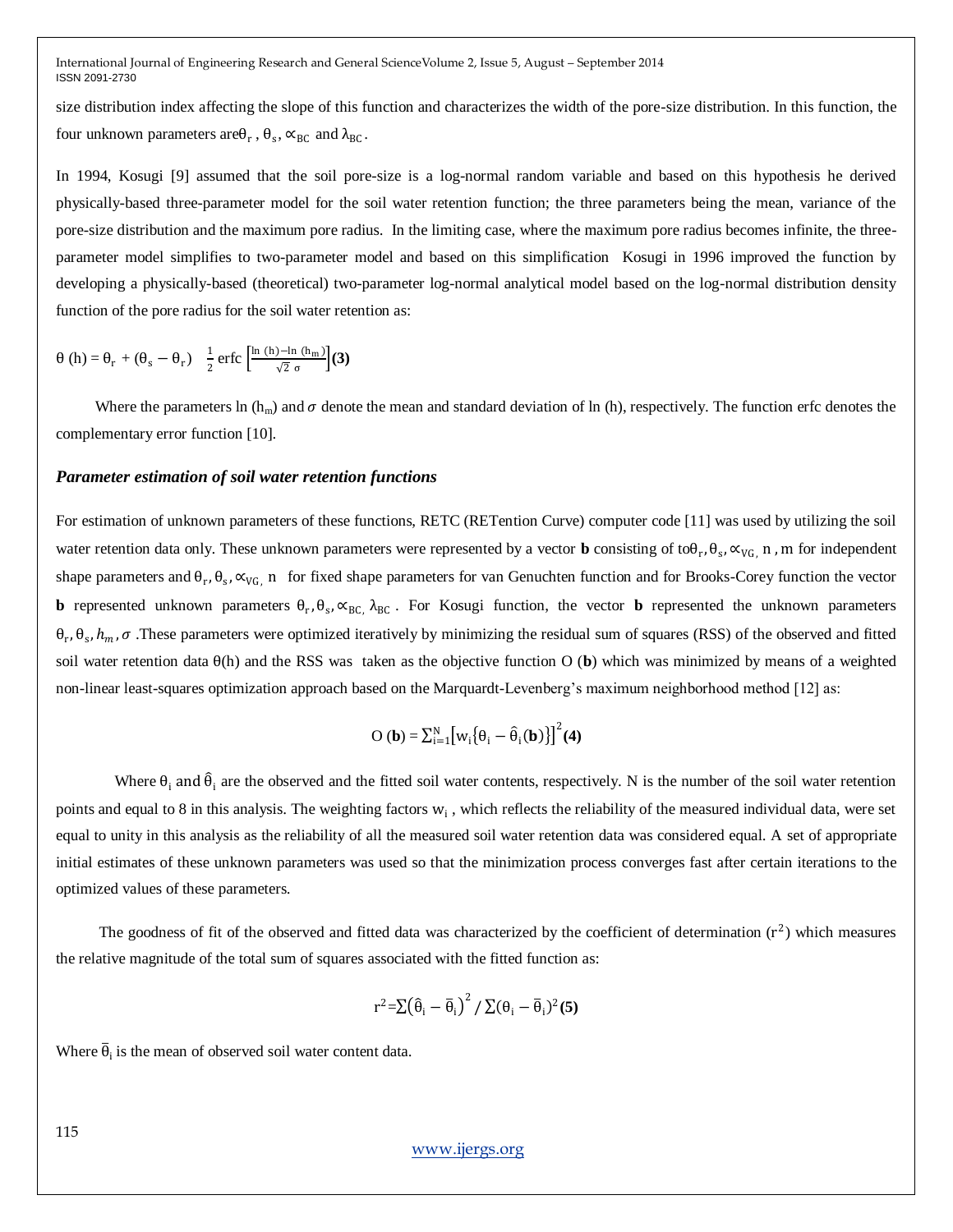The soil water retention functions for these soils were identified in order of superior fitting performance having comparatively higher coefficient of determination  $(r^2)$  and lower residual sum of squares (RSS) for the observed and predicted soil water retention data.

#### *Estimation of hydraulic conductivity models*

For predicting the unsaturated hydraulic conductivity from the measured soil water retention data, approaches were developed based on the capillary-bundle theory by Childs and Collis-George in 1950 [13], Burdine in 1953 [14] and Mualem in 1976 [15]. In this analysis the widely used Mualem approach was used.

Mualem developed a relative hydraulic conductivity model based on the capillary theory which assumes that the pore radius is inversely proportional to the suction head (h) at which the pore drains and conceptualized the pores as the pairs of capillary tubes whose lengths are proportional to their radii and the conductance of each capillary-tube pair is determined according to the Poiseuille"s law (Poiseuille"s law states that the flow rate per unit cross-sectional area of a capillary tube is proportional to the square of the radius). He derived the model for the prediction of the relative unsaturated hydraulic conductivity from the soil water retention function. He incorporated the statistical model based on some assumptions. One of these assumptions is that the pore size of a particular radius is randomly distributed in the porous media and another assumption is to incorporate the average flow velocity given by the Hagen-Poiseulle"s formulation. He developed the relative hydraulic conductivity model as:

$$
K_{r}(h) = S_{e}^{l} \left[ \frac{\int_{\theta_{r}}^{\theta}[h(\theta)]^{-1} d\theta}{\int_{\theta_{r}}^{\theta_{s}}[h(\theta)]^{-1} d\theta} \right]^{2}(\mathbf{6})
$$

Where  $S_e$  [=  $(\theta - \theta_r) / (\theta_s - \theta_r)$ ] is the dimensionless effective saturation. The parameter *l* is the tortuosity factor. K<sub>r</sub> (S<sub>e</sub>) (= K  $(S_e)/K_s$ ) is the relative unsaturated hydraulic conductivity and  $K_s$  is the saturated hydraulic conductivity measured independently. Black reported that the Mualem model to predict the relative hydraulic conductivity from the behavior of the measured soil water retention data is most commonly employed to obtain closed-form analytical expression of unsaturated hydraulic conductivity [16].

 Coupling the Brooks-Corey soil water retention function with the Mualem model of relative hydraulic conductivity, the corresponding h-based relative hydraulic conductivity function is expressed as:

$$
k_r(h) = (\alpha_{BC} h)^{-[\lambda_{BC}(l+2)+2]}(7)
$$

 For developing the closed- form model of the hydraulic conductivity the van Genuchten soil water retention function was coupled with the relative hydraulic conductivity model of Mualem. The condition of fixed shape parameter  $m = 1-1/n$  needs to be satisfied for developing the closed form. Embedding the soil water retention function of van Genuchten into the Mualem model resulted into the following corresponding h-based relative hydraulic conductivity model in the closed-form for the condition  $m = 1$  $-1/n$  as:

$$
K_{\rm r}\left(h\right)=\frac{\left[1-(\alpha_{VG}~h)^{n-1}(1+(\alpha_{VG}~h)^n~)^{-m}~\right]^2}{[1+(\alpha_{VG}~h)^n]^l~^m}(\boldsymbol{8})
$$

 Kosugi developed a two-parameter hydraulic conductivity model using the corresponding soil water retention function in the Mualem model as:

[www.ijergs.org](http://www.ijergs.org/)

116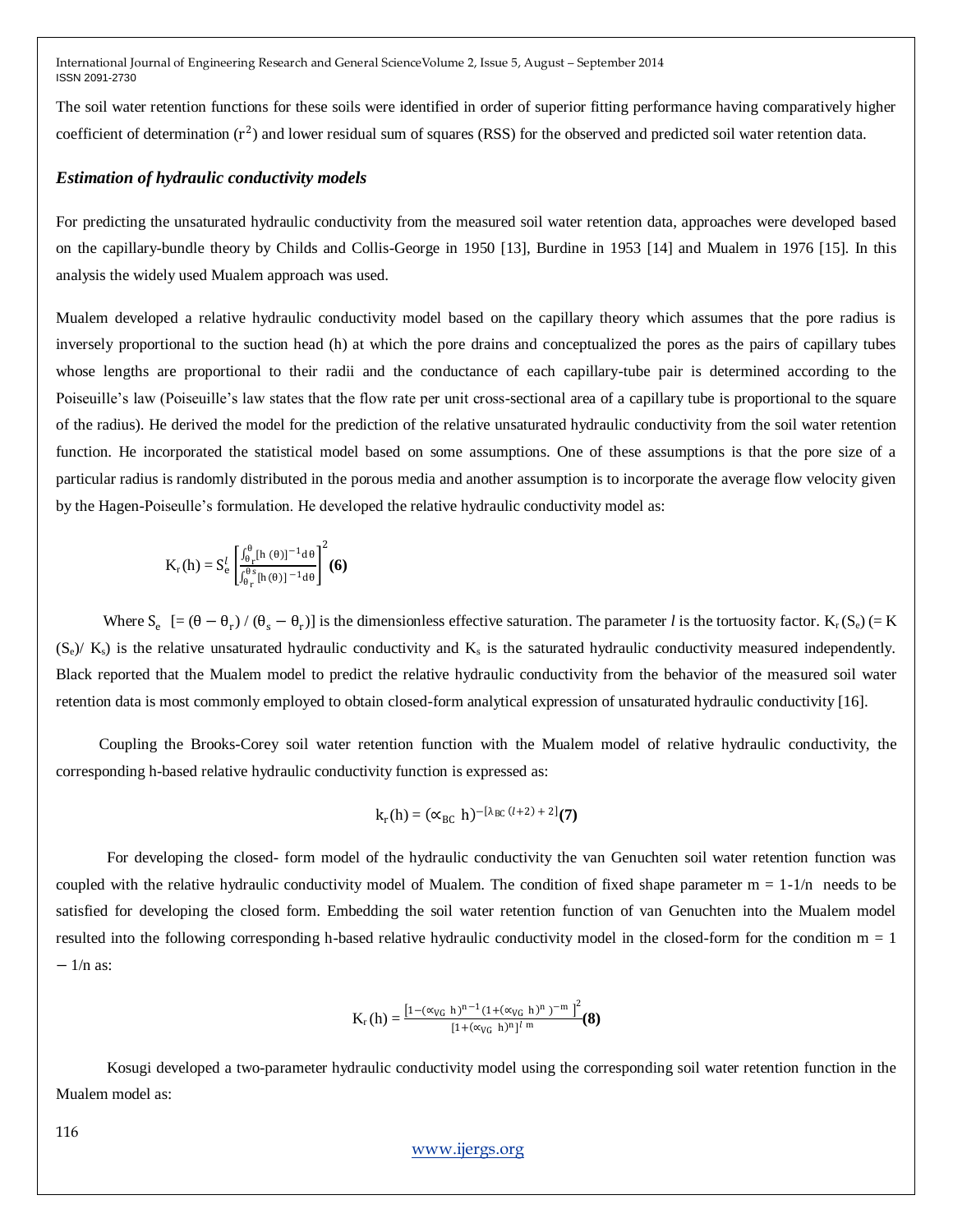$$
K_{r} \text{ (h)} = S_{e}^{l} \left[ \frac{1}{2} \text{ erfc} \left\{ \frac{\ln \left( h/h_{m} \right)}{\sqrt{2} \sigma} + \frac{\sigma}{\sqrt{2}} \right\} \right]^{2} (\mathbf{9})
$$

 The value of tortuosity factor (*l*) equal 0.5 as reported by Mualem was used in this analysis. The optimized parameters were used in these hydraulic conductivity models for estimation of unsaturated hydraulic conductivity of these soils for further use in modeling the soil water dynamics

## **Results and Discussion**

It is observed from Table 1 that the clay loam flood plain soil having comparatively more clay content was found to have less value of  $\alpha_{BC}$  in comparison to that for the silt loam flood plain soils indicating more height of the capillary fringe in the clay loam soil as the inverse of  $\propto_{BC}$  represents the height of capillary fringe. Kalane et al. also observed more height of the capillary fringe as the clay content in the soil increases [17]. The values of  $\alpha_{BC}$  of the clay flood plain soil and silt loam flood plain soil were observed to the more or less the same i.e. these values were observed 0.21325 and 0.2025, respectively indicating that the slope of the soil water retention curve is more or less the same for these soils.

In 2002, Kosugi et al. reported that theoretically  $\lambda_{BC}$  value approaches infinity for a porous medium with a uniform pore-size distribution, where as its value approaches a lower limit of zero for soils with a wide range of pore sizes [18]. They reported  $\lambda_{BC}$  value in the range 0.3 to 10.0 while in 2013, Szymkiewicz reported that these values generally ranged from 0.2 to 5.0 [19]. Zhu and Mohanty [20] also reported that the soil water retention function of Brooks and Corey was successfully used to describe the soil water retention data for the relatively homogeneous soils, which have a narrow pore-size distribution with a value for  $\lambda_{BC} = 2$ . Nimmo [21] reported that a medium with many large pores will have a retention curve that drops rapidly to low water content even at low suction head and conversely, a fine-pored medium will retain even at height suction so will have a flatter a retention curve.

# **Table 1. Optimized parameters of the soil water retention functions for clay loam and silt loam soils of flood plain.**

| Flood plain soil (clay loam)  |                                   |                  |        |  |
|-------------------------------|-----------------------------------|------------------|--------|--|
|                               | <b>Optimized parameters</b>       |                  |        |  |
| Soil water retention function | $\alpha_{\rm VG}/\alpha_{\rm BC}$ | $n/\lambda_{BC}$ | m      |  |
|                               | (1/cm)                            | $(-)$            | $(-)$  |  |
| <b>Brooks-Corey</b>           | 0.00730                           | 0.21325          |        |  |
|                               |                                   |                  |        |  |
| Van Genuchten                 |                                   |                  |        |  |
| Independent m, n              | 0.00799                           | 1.005            | 0.2427 |  |
| Fixed $m = 1 - 1/n$           | 0.00746                           | 1.2378           |        |  |
|                               |                                   |                  |        |  |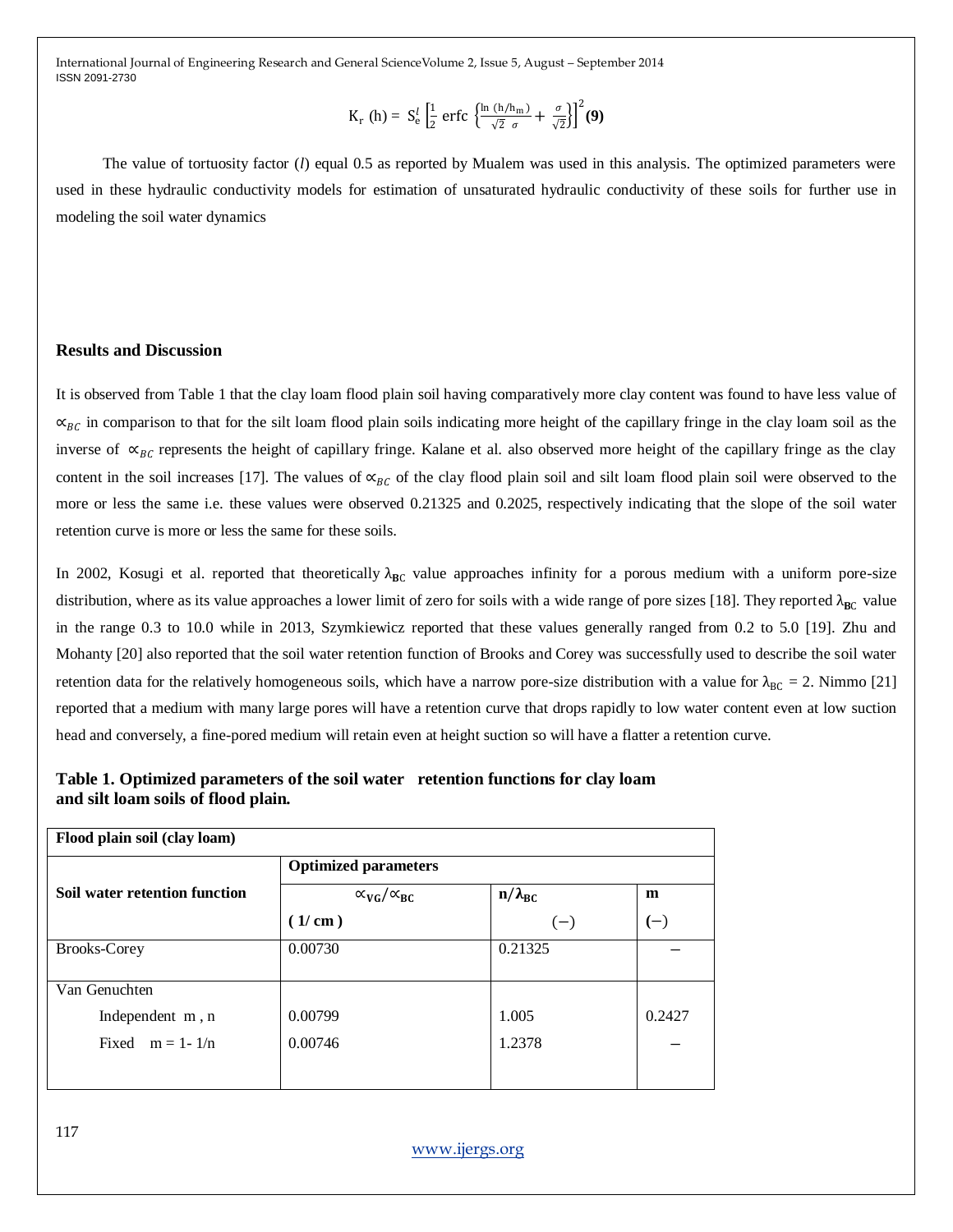| Kosugi                  |                    | $\sigma = 4.4236$ cm |        |
|-------------------------|--------------------|----------------------|--------|
|                         | $h_m = 507.29$ cm  |                      |        |
|                         |                    |                      |        |
| Flood plain (Silt loam) |                    |                      |        |
|                         |                    |                      |        |
| <b>Brooks-Corey</b>     | 0.0219             | 0.2025               |        |
|                         |                    |                      |        |
|                         |                    |                      |        |
| Van Genuchten           |                    |                      |        |
| Independent m, n        | 0.00497            | 1.005                | 0.2690 |
| Fixed $m = 1 - 1/n$     | 0.00521            | 1.2575               |        |
|                         |                    |                      |        |
|                         |                    |                      |        |
| Kosugi                  | $h_m = 1232.78$ cm | $\sigma = 3.6815$ cm |        |
|                         |                    |                      |        |
|                         |                    |                      |        |

In the van Genuchten function, when the factor one is disregarded  $(\alpha_{VG} h^n \gg 1)$  then it becomes a limiting case and is approximated to the Brooks-Corey function and the product of m and n in the van Genuchten function become equal to  $\lambda_{BC}$  of the Brooks-Corey function. The product of m and n remains constant and for that if n is increased then m must be simultaneously decreased. For the fixed case i.e.  $m = 1-1/n$ , the parameter  $\lambda_{BC}$  should be equal to  $n - 1$ . The properties of the soil media which are described by the two parameters ( $\alpha_{BC}$ ,  $\lambda_{BC}$ ) in the Brooks-Corey model are described by three parameters ( $\alpha_{VG}$ , n, m) in the van Genuchten model. From Table 1 it is observed that for the case of van Genuchten function with independent shape parameters (m , n) and fixed shape parameters  $m = 1-1/n$ , the value of  $\alpha_{VG}$  was observed to be higher for clay loam soil (fine-textured) than the silt loam soil which is comparatively medium- textured. The same observation was reported by Jauhiainen [22].

It is observed from Table 2 that the log-normal function of Kosugi gave an excellent description of the observed soil water retention data having the highest  $r^2 = 0.9969$  and the lowest RSS = 0.00016 for clay loam soil and  $r^2 = 0.9932$  and RSS = 0.00033 for silt loam soil followed by the van Genuchten function with independent shape parameters which yielded  $r^2 = 0.9929$  and RSS = 0.00038 for clay loam soil and  $r^2 = 0.9864$  and RSS = 0.00066 for silt loam soil. Among the van Genuchten functions, the function with fixed shape parameters yielded higher RSS (13.16 to 15.15 percent) for these soils. The non-linear least-squares fitting of the Brooks-Corey function resulted in the least value of  $r^2 = 0.9881$  and the highest value of RSS = 0.00063 for clay loam and  $r^2 = 0.9724$  and RSS = 0.00135 for silt loam soils of flood plain showing that Brooks-Corey function followed the van Genuchten function in its fitting performance and for these soils performed comparatively better in the clay loam. All the soil water retention functions gave comparatively better fitting performance for the clay loam flood plain soil in comparison to silt loam flood plain soil.

### **Table 2.Statistics of the fitting performance of the soil water retention functions.**

|                               | Flood plain soil (clay loam) |        | Flood plain soil (silt loam) |        |
|-------------------------------|------------------------------|--------|------------------------------|--------|
| Soil water retention function | <b>RSS</b><br>$(10^{-5})$    | $r^2$  | <b>RSS</b><br>$(10^{-5})$    | $r^2$  |
| <b>Brooks-Corey</b>           | 63                           | 0.9881 | 135                          | 0.9724 |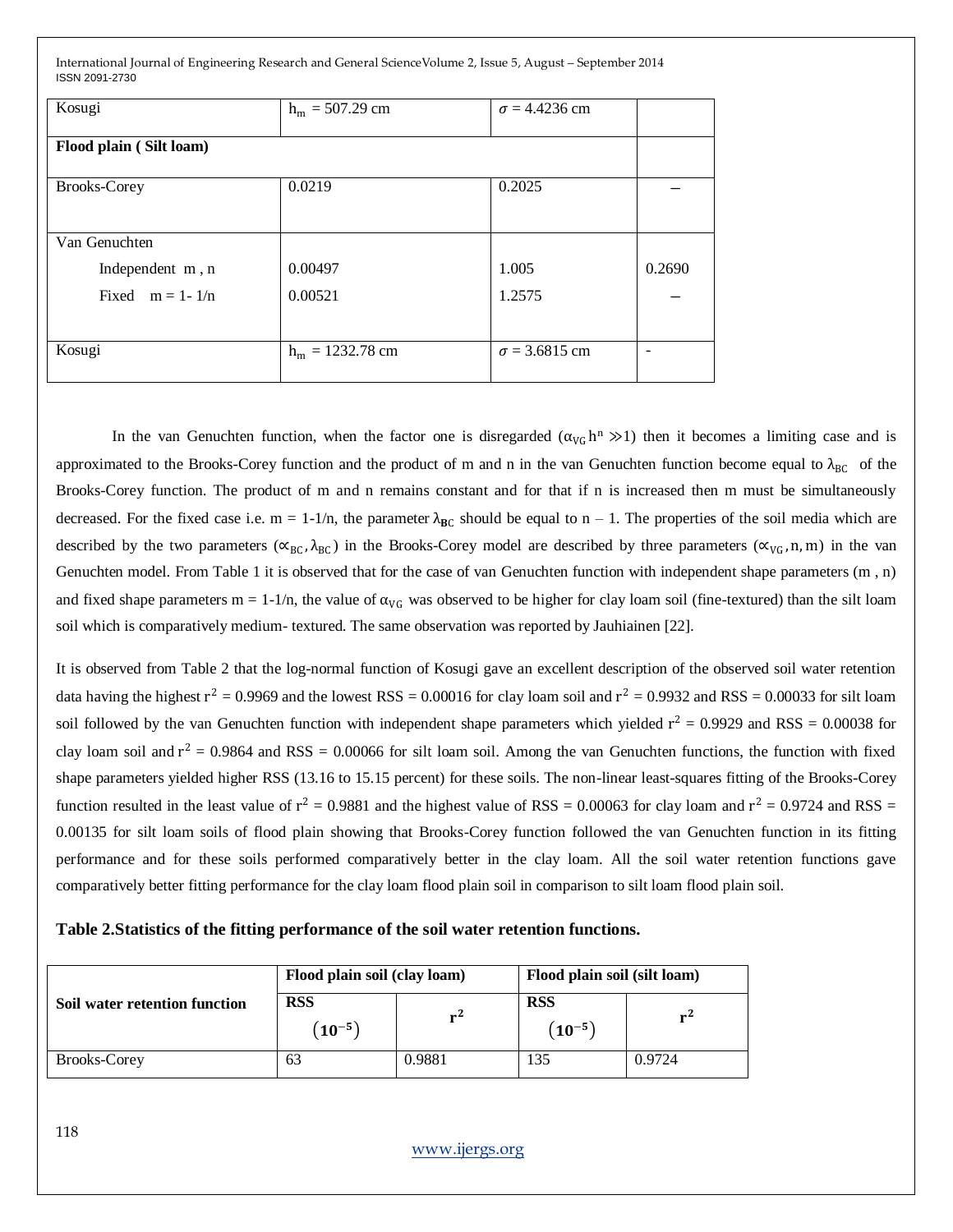| Van Genuchten       |    |        |    |        |
|---------------------|----|--------|----|--------|
| Independent m, n    | 38 | 0.9929 | 66 | 0.9864 |
| Fixed $m = 1 - 1/n$ | 43 | 0.9919 | 76 | 0.9843 |
|                     |    |        |    |        |
| Kosugi              | 16 | 0.9969 | 33 | 0.9932 |

The physically-based log-normal function of Kosugi gave the best fitting performance followed by empirical van Genuchten and Brooks-Corey functions in order of superior fitting performance for embedding in the statistical pore-size distribution-based Mualem"s relative hydraulic conductivity model for developing the unsaturated hydraulic conductivity function for modeling the soil water dynamics in these flood plain soils. The log-normal function of Kosugi has a merit in that it is a theoretically derived function, and therefore, the physical meaning of each parameter is clearly defined.

However, for optimizing the parameters of the soil water retention functions, the number of fitted parameters must be reduced in order to minimize the non-uniqueness of the optimized parameters and efforts should be made to independently measure the parameters such as the saturated soil water content $\theta_s$ . The assumed value of residual soil water content  $\theta_r$  can also be used as its measurement is extremely difficult in the laboratory. This will further reduce the number of parameters to be optimized. It is also observed that the soil water retention functions under study predict infinite value of the soil water suction head (h) as the effective saturation  $(S_e)$ approaches zero which is not consistent with the fact that even under oven-dry condition the soil water suction has a finite value. So, therefore, these functions should be used in the range of effective saturation significantly larger than zero.

#### **Conclusion**

The parameters of empirical soil water retention functions of Brooks-Corey and Van Genuchten and the theoretical soil water retention function of Kosugi were optimized using non-linear least- squares optimization algorithm as used in the RETC computer code for the clay loam and silt loam flood plain soils. These parameters were used in the Mualem"s statistical pore-size distributionbased models for estimation of corresponding unsaturated hydraulic conductivity models. The log-normal function of Kosugi gave an excellent fitting performance with highest co-efficient of determination and the lowest residual sum of squares equal for these soils. The physically-based Kosugi function was observed to be followed by empirical functions of Van Genuchten and Brooks-Corey in their fitting performances. It is proposed that theoretical Kosugi model of unsaturated hydraulic conductivity can be used for mathematical simulation studies of soil water dynamics.

#### **REFERENCES:**

- [1] Leij, F.J., Russell, W.B., and Lesch, S.M. "Closed-form expressions for water retention and conductivity data".Ground Water. 35(5): 848-858. 1997.
- [2] Durner, W. and Lipsius, K..""Encyclopedia of hydrological Sci. (Ed. M G Anderson)".John Wiley & Sons Ltd. 2005.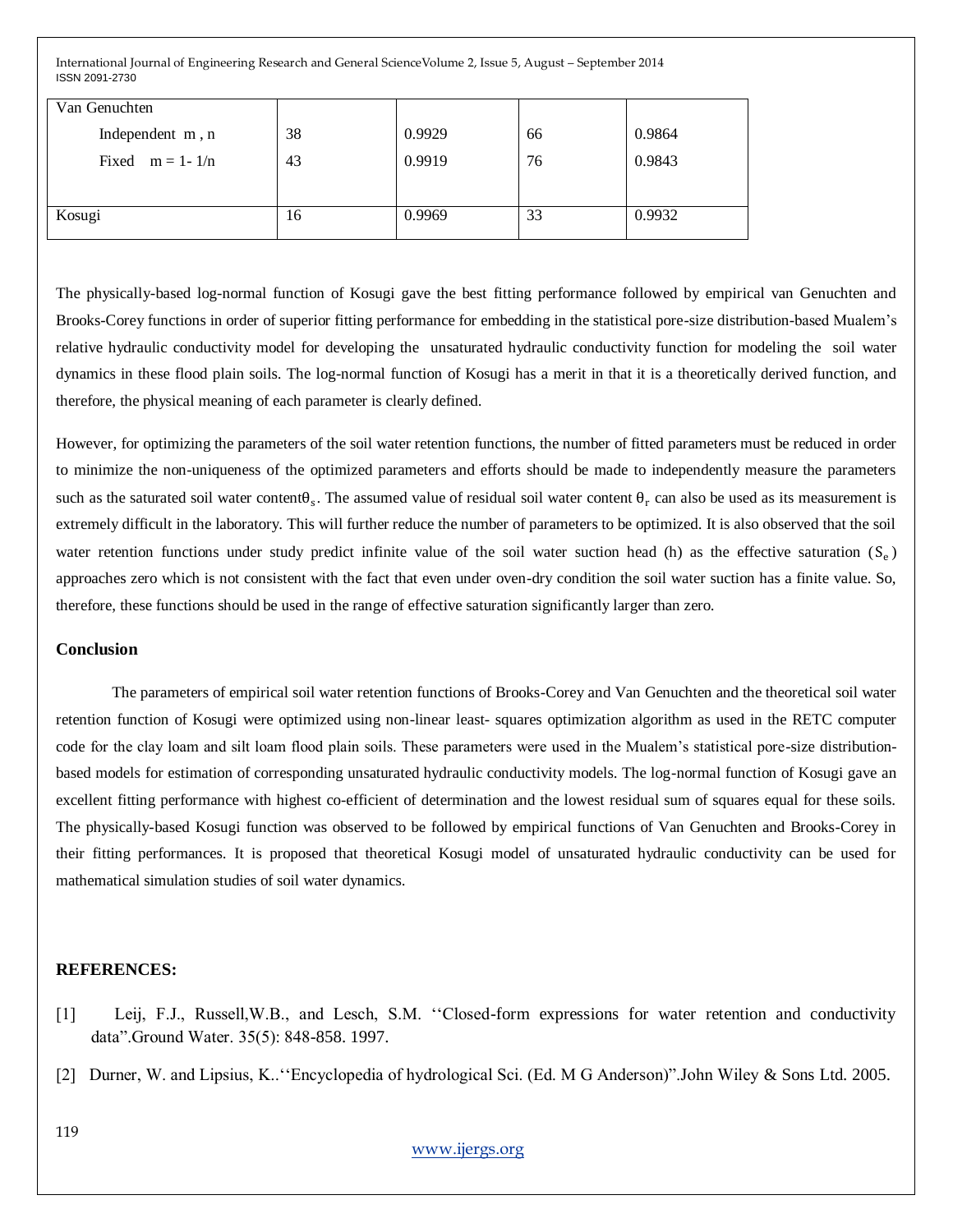- [3] Solone, R., Bittelli, M.,Tomei, F. and Morari, F. "Errors in water retention curves determined with pressure plates: Effects on the soil water balance". J. Hydrology. 470-471: 65-74.2012.
- [4] Yadav, B.S., Verma, B. L. and Deo, R. "Water Retention and Transmission Characteristics of Soils in Command Area of North-Western Rajasthan" J. Ind. Soc. Soil Sci. 43 (1): 1-5.1995.
- [5] Van Genuchten, M.Th., "A closed-form equation for predicting the hydraulic conductivity of unsaturated soils" Soil Sci. Soc. Am. J. 44: 892-898.1980.
- [6] Brooks, R.H. and Corey, A.T. "Hydraulic properties of porous media" Hydrology Paper, No.3, Colorado State University, Fort Collins, Colorado.1964.
- [7] Kosugi, K. "Lognormal distribution model for unsaturated soil hydraulic properties" Water Resour. Res.32 (9): 2697- 2703.1996.
- [8] Durner,W. "Hydraulic conductivity estimation for soils with heterogeneous pore structure" Water Resour. Res. 30 (2) : 211-223.1994.
- [9] Kosugi, K. "Three-parameter lognormal model distribution model for soil water retention" Water Resour. Res. 30(4) :891-901.1994.
- [10] Abramowitz, M. and Stegun, I.A. "Handbook of mathematical functions" Dover NewYork. 1972.
- [11] Van Genuchten, M.Th., Leij, F.J. and Yates, S.R. "The RETC code for quantifying the hydraulic functions of unsaturated soils" Res. Rep. 600 2-91 065, USEPA, Ada. O.K. 1991.
- [12] Marquardt, D.W. "An algorithm for least-squares estimation of non-linear parameters". J. Soc. Ind. Appl. Math. 11: 431-441. 1963.
- [13] Childs, E.C. and Collis-George,N. "The permeability of porous materials" Soil Sci. 50: 239-252. 1950.
- [14] Burdine, N.T. "Relative permeability calculation size distribution data" Trans. Amer. Inst. Mining Metallurgical, and Petroleum Engrs. 198: 71-78. 1953.
- [15] Mualem, Y. "A new model for predicting the hydraulic conductivity of unsaturated porous media" Water Resour. Res. 12 (3): 513-522. 1976.
- [16] Black, P.B. "Three functions that model empirically measured unfrozen water content data and predict relative hydraulic conductivity" CRREL Report. 90-5. U.S. Army Corps of Engineers.Cold Regions Research and Engineering Laboratory. 1990.
- [17] Kalane, R.L., Oswal, M.C. and Jagannath. "Comparison of theoretically estimated flux and observed values under shallow water table" J. Ind. Soc. Soil Sci. 42. (2): 169-172.1994.
- [18] Kosugi, K., Hopmans, J.W. and Dane, J.H. "Water Retention and Storage-Parametric Models. *In* Methods of Soil Analysis" Part 4. Physical Methods. (Eds. E.J.H. Dane and G.C. Topp) pp. 739-758. Book Series No.5. Soil Sci. Soc. Amer., Madison, USA.2002.